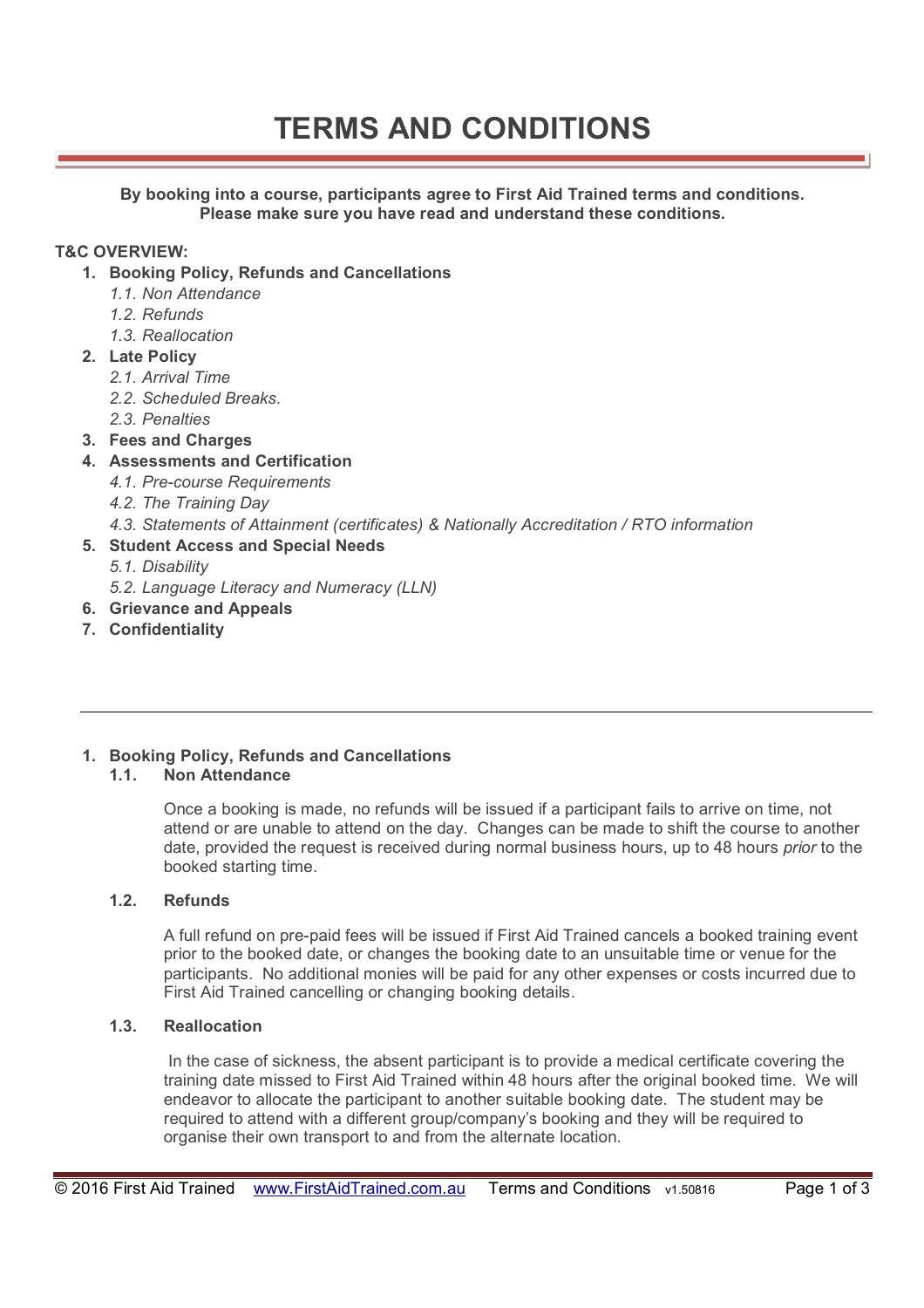#### **2. Late Policy**

*Punctuality is essential* – As we are training a group, we rely on the polite, social-courtesy expected between each participant, *to arrive on time and be ready for the training.*

As the training and learning components of our courses are condensed, our trainers do not have spare time to re-cover whole sections for a participant who arrives late - and a late attendant may also void the *participation and attendance requirements* for formal certification.

#### **2.1. Arrival Time**

Participants are encouraged to aim to arrive at the training venue *15 minutes prior* to the training session starting time, to accommodate unforeseen delays in transit on route.

#### **2.2. Scheduled Breaks**

Participants are expected to return at the recommencement time of any scheduled breaks (formal or informal). *Returning* more than 5 minutes late may void your *participation and attendance requirements*.

#### **2.3. Penalties**

Participants who are more than 10 minutes late for the scheduled start time of the training session *or for the recommencement from a break* will not be allowed to attend further training on that day. They will forfeit any pre-paid fees and will need to re-book at their own expense.

#### **3. Fees and Charges**

All prices are in Australian dollars and include 10% GST (unless stated otherwise). Prices are subject to change without notice. Quotes are valid for 14 days from issue.

Individual students will be advised of course cost at time of booking. Fees are payable prior to the training session apply, regardless of the participant's outcome on the course. Certificates will not be issued on unpaid accounts. A fee of \$16.50 will apply for reprinting and posting a certificate.

All orders or bookings must be made by persons over the age of 18 years. If the participant is under 18 years, an adult will be required to place the order on their behalf.

#### **4. Assessments and Certification**

#### **4.1. Pre-course Requirements**

If a pre-course workbook is assigned, this must be completed prior to attending the training session day. Participants understand they will not be able to attend the session and will be required to re-book at their own expense if they have not done this.

#### **4.2. The Training Day**

Assessments are ongoing through the training day so participants must attend the whole session to be able to complete the course requirements. Assessments include both practical and theory/written questions and answer, which all participants must be actively involved in, and they must meet the competency standards as required for certification.

**4.3. Statements of Attainment (certificates)** are issued once the competencies have been met. Our nationally recognised first aid courses are delivered and assessed on behalf of Allens Training Pty Ltd RTO 90909.